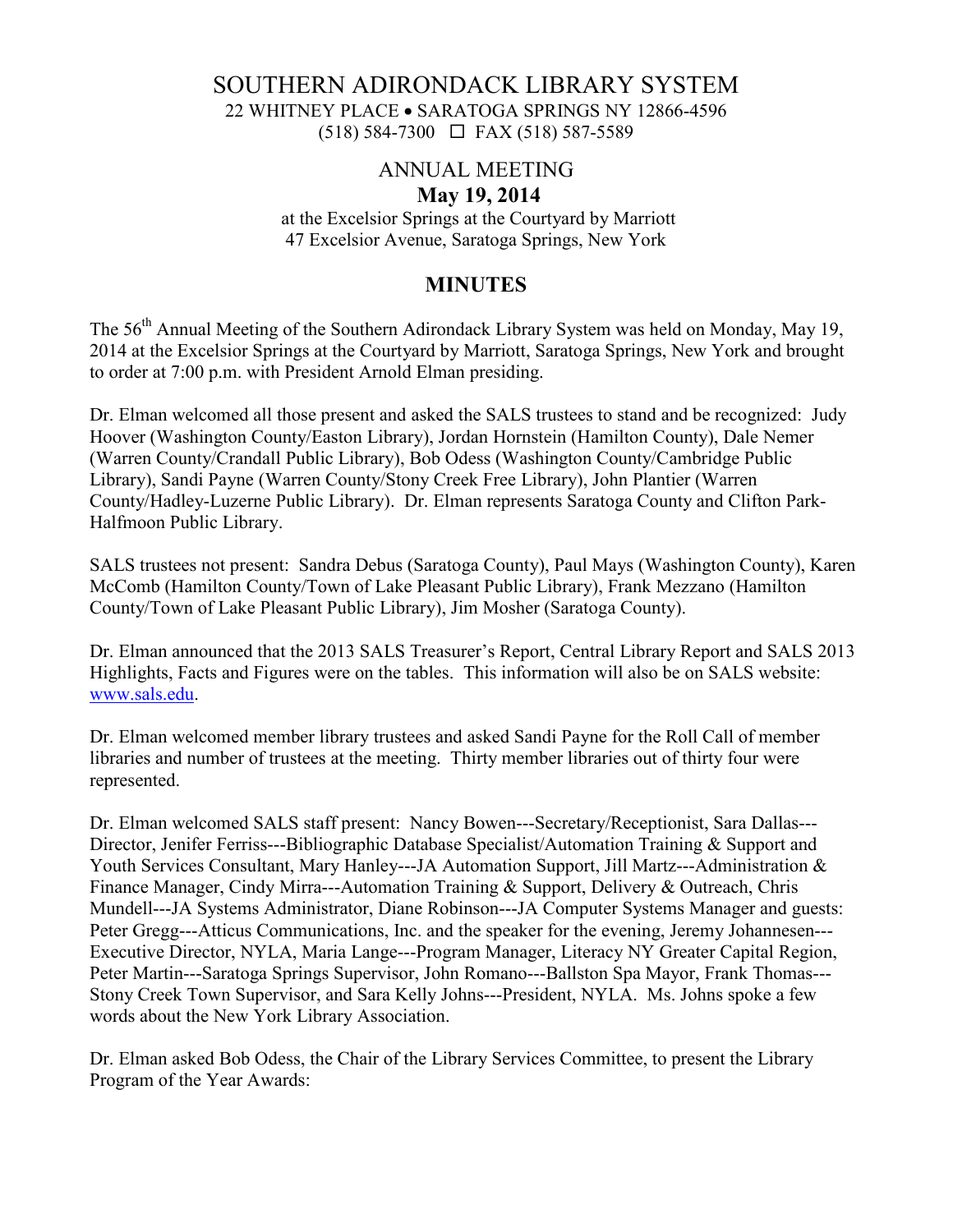### • **Clifton Park-Halfmoon Public Library** for "*The Holocaust Revisited: A Retrospective Review*":

One role of a public library is to encourage civic and social engagement as well as partner with other community groups. The Clifton Park-Halfmoon Public Library, partnering with Congregation Beth Shalom, Prince of Peace Lutheran Church and St. Edward the Confessor Catholic Church presented a community program entitled "The Holocaust Revisited: A Retrospective Review". The program featured Dr. Stephen Berk who spoke about lessons learned from the Holocaust and how those lessons can be applied in the current day, as well as a display of artifacts from the New England Holocaust Institute and Museum. Three hundred people from all parts of the community attended the 90 minute program and the 30 minute questions and answers session. The program was made possible by the support of the Weitzman, Hamerling and Bergman families after their trip to visit the Dachau and Terezin concentration camps.

### • **Stony Creek Free Library** for "*Stony Creek in Watercolor*":

During the Warren County Bicentennial Celebration, the Stony Creek Free Library, in conjunction with the Town of Stony Creek and the Stony Creek Historical Society, showcased and honored long-time summer resident and artist, Joe McChesney. The art show was an opportunity for the yearlong and the part-time residents to get together to enjoy the art work, refreshments, and hear live music. This program helped to bridge the two groups and dispel preconceived notions. As a result, barriers were broken and it brought understanding and community awareness and growth. The "Flatlanders" aka part-timers and the "Crikkers" aka natives attended, mingled, and got to know one another brought together by everyone's appreciation of the beauty of Stony Creek. The Stony Creek Free Library is a vital and integral part of the town and began the tradition of an annual social event for the entire community.

Judy Hoover, Chair of the Personnel Committee, presented Library Trustee of the Year Awards to:

• **Loretto Hosley** of the CV Whitney Long Lake Public Library:

Lorrie Hosley has been a trustee of the C V Whitney Long Lake Library since 2001. Prior to that, she was part of a small enthusiastic group that wanted to ensure the continuation of library services in Long Lake when the Bookmobile service was discontinued. She advocated tirelessly to raise matching funds for the NYS Construction Grant project, securing a large endowment from Mary Lou Whitney. She worked tirelessly to secure stable funding by becoming a school district public library, but that necessitated a new charter. Lorrie has been a constant, steady force with her history and knowledge and has turned the Long Lake Library into the "Little Engine That Could." The C V Whitney Public Library is the central hub of the Long Lake community.

• **Susan Jennings** of the Richards Library in Warrensburg:

The Richards Library would not be what it is today without the leadership of Susan Jennings. Susan spearheaded the process to secure public funding for the library and successfully co-wrote a grant to offset major construction costs. In October 2013 the Richards Library doubled in size with a community event room, archival storage areas, computer workstations, a new circulation area, and new shelving for library materials. She was instrumental in the hiring of a new Director. Susan helped revitalize the Board of Trustees by finding and creating a Board that reflects the Warrensburg community.

Ms. Hoover presented SALS Staff Awards to:

- Cindy Mirra for 30 years of service
- Chris Mundell for 15 years of service